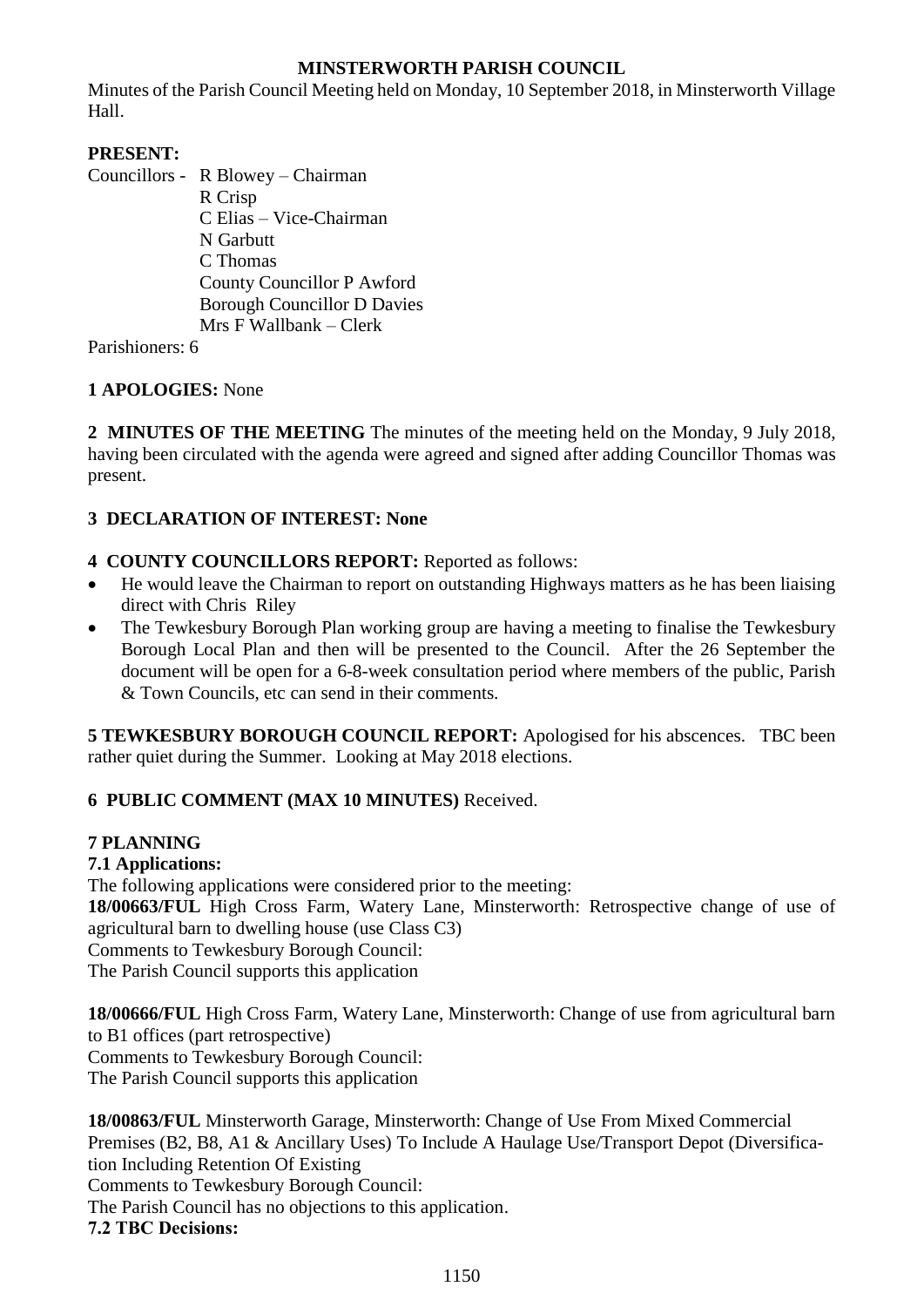**18/00598/18/FUL** Pound Cottage, Main Road, Minsterworth: Erection of a detached double garage – **Granted**

**18/00633/FUL** Fairlie, Main Road, Minsterworth: erection of a single storey rear extension – **Granted**

**17/00985/LBC** Land at the Apple Tree, Main Road, Minsterworth: Demolition of non-historic additions to the Apple Tree Inn – **Granted**

**18/00387/FUL** The Firs, Main Road, Minsterworth: Demolition of existing outbuildings and construction of new building to be used for holiday lets. Holiday lets to be used ancillary to the main dwelling - **Granted**

18/00560/APP **Part Parcel 3947, Main Road, Minsterworth:** Approval of Reserved Matters (appearance, landscaping, layout and scale) for the erection of 4 dwellings and vehicle access, including discharge of conditions required under reserved matters stage further to outline planning permission 16/00823/OUT - **Granted**

#### **7.3 Appeal Decisions: None**

**7.4 Tewkesbury Borough Plan – Define settlement boundary for Minsterworth:** The Chairman said following CC Awford report that the Tewkesbury Borough Plan (TBP) will be available for consultation after the 26 September, and for comment by consulting bodies and parishioners.

It was agreed that the Parish Council would write to TBC to ask if they are holding roadshows could they hold one at Minsterworth Village Hall. A note would be placed in The Villager to inform Minsterworth residents that the proposals for the new settlement boundary for Minsterworth should be available on line from TBC after 29/9/18, and that any individual villager could comment direct to TBC if they wished

**7.5 Enforcement Matters: Holborn House:** The Clerk reported that she recently emailed David Taylor and was awaiting a response.

### **8 FINANCIAL MATTERS**

| 8.1 Accounts for payment and receipts:<br>Payments made prior to the meeting: |        |         |                   |
|-------------------------------------------------------------------------------|--------|---------|-------------------|
| Parish Magazine Printing for August                                           |        | 85.75   | Via Bank Transfer |
| <b>Accounts for Payment:</b><br>Mrs F J Wallbank                              |        |         |                   |
| Salary 1-30 September 2018                                                    | 376.14 |         |                   |
| Less Tax                                                                      | 18.60  | 357.54  | Via Bank Transfer |
| <b>Inland Revenue</b>                                                         |        | 18.60   | Cheque No: 101479 |
| Parish Magazine Printing for September                                        |        | 98.10   | Via Bank Transfer |
| <b>Total:</b>                                                                 |        | £474.24 |                   |
| <b>Receipts:</b>                                                              |        |         |                   |
| Donations/Advertising for The Villager                                        |        | 100.80  |                   |
| <b>Total:</b>                                                                 |        | £100.80 |                   |

**8.2 Financial Statement** for the month ended August 2018 was circulated via email and signed by the Chairman.

## **9 MATTERS ARISING:**

#### **9.1 Highway Matters**:

**Road Safety Crossing outside Minsterworth School:** This has been repaired.

**Cornham Sign –** Still not been done.

**Landing Yard Ditch by The Church:** Ongoing.

**Footway/cycle path from Downs Bridge and Moorcroft Farm and by the School**: Footway badly cracking in places, a cyclist had a near miss with the wheel of his bike. Also, the hedge is overgrown. The Chairman has already spoken to the landowner about cutting this back.

**A48 Resurfacing:** This work will be carried out from the 9-26 October and at the same time the missing cat's eyes will be replaced.